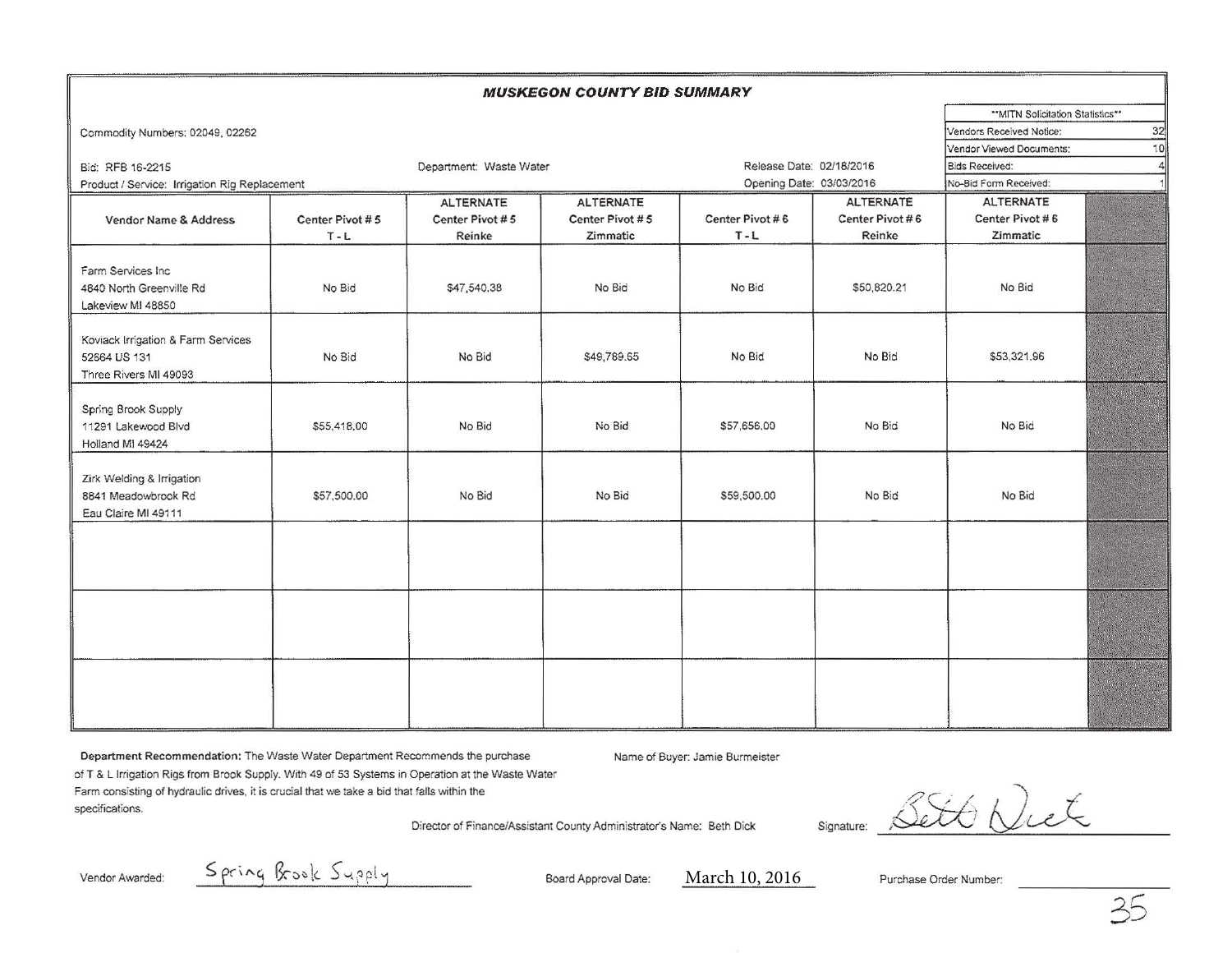## **MUSKEGON COUNTY BID SUMMARY**

Page 2 of 3

Commodity Numbers: 02049, 02262

**RFB 16-2215** Product I Service: Irrigation Rig Replacement Release Date: 02/18/2016

| Product / Service: Irrigation Rig Replacement                               |                            | Department: Waste Water                       |                                                 |                            |                                               |                                                 | Opening Date: 03/03/2016 |  |
|-----------------------------------------------------------------------------|----------------------------|-----------------------------------------------|-------------------------------------------------|----------------------------|-----------------------------------------------|-------------------------------------------------|--------------------------|--|
| Vendor Name & Address                                                       | Center Pivot #7<br>$T - L$ | <b>ALTERNATE</b><br>Center Pivot #7<br>Reinke | <b>ALTERNATE</b><br>Center Pivot #7<br>Zimmatic | Center Pivot #8<br>$T - L$ | <b>ALTERNATE</b><br>Center Pivot #8<br>Reinke | <b>ALTERNATE</b><br>Center Pivot #8<br>Zimmatic |                          |  |
| Farm Services Inc.<br>4840 North Greenville Rd<br>Lakeview MI 48850         | No Bid                     | \$75,346.68                                   | No Bid                                          | No Bid                     | \$85,926.64                                   | No Bid                                          |                          |  |
| Koviack Irrigation & Farm Services<br>52664 US 131<br>Three Rivers MI 49093 | No Bid                     | No Bid                                        | \$75,284.56                                     | No Bid                     | No Bid                                        | \$90,947.49                                     |                          |  |
| Spring Brook Supply<br>11291 Lakewood Blvd<br>Holland MI 49424              | \$76,298.00                | No Bid                                        | No Bid                                          | \$84,571.00                | No Bid                                        | No Bid                                          |                          |  |
| Zirk Welding & Irrigation<br>8841 Meadowbrook Rd<br>Eau Claire MI 49111     | \$80,000.00                | No Bid                                        | No Bid                                          | \$90,500,00                | No Bid                                        | No Bid                                          |                          |  |
|                                                                             |                            |                                               |                                                 |                            |                                               |                                                 |                          |  |
|                                                                             |                            |                                               |                                                 |                            |                                               |                                                 |                          |  |
|                                                                             |                            |                                               |                                                 |                            |                                               |                                                 |                          |  |